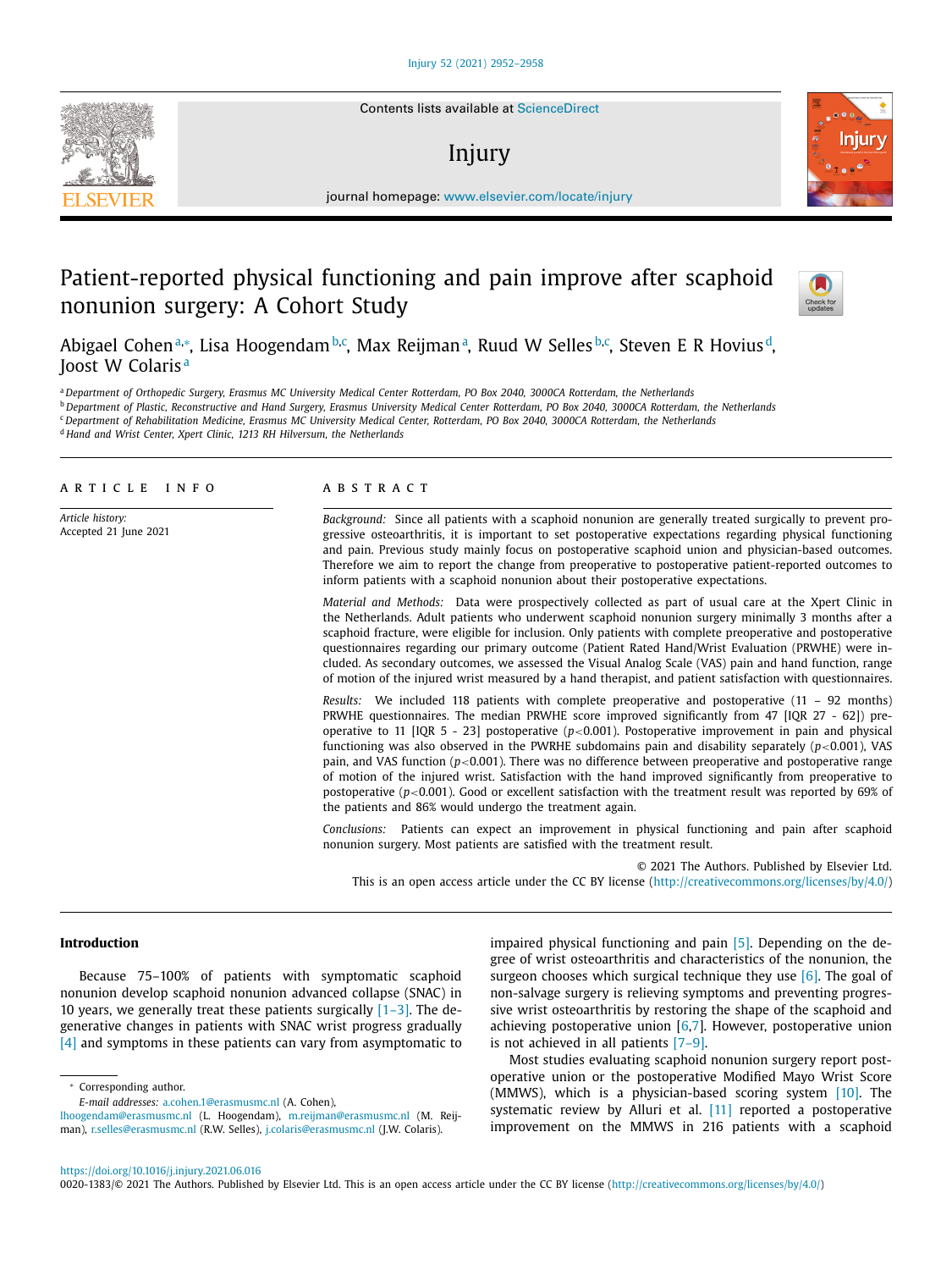nonunion after a vascularized bone graft across 8 studies. However, patient-reported outcome measures can help to inform patients about their postoperative functioning and pain. Nevertheless, there is no large cohort study comparing preoperative and postoperative patient-reported outcomes in patients after a scaphoid nonunion surgery. Therefore, we aim to report the difference between preoperative and postoperative physical functioning and pain with the Patient Rated Hand/Wrist Evaluation (PRWHE) as primary outcome and pain and hand function on the Visual Analog Scale (VAS), range of motion of the injured wrist and patient satisfaction, as secondary outcomes.

#### **Methods**

## *Study design*

We conduct this cohort study with prospectively collected data at the Xpert Clinic between September 2011 and April 2019. The study is written following the Strengthening The Reporting of Observational Studies in Epidemiology (STROBE) statement. Data collection occurred as part of usual care at the Xpert Clinic and Handtherapie Nederland, currently comprising 28 specialized treatment centers in the Netherlands for patients with hand and wrist problems. Our treatment centers employ currently 23 surgeons certified by the Federation of European Societies for Surgery of the Hand. The study was performed following the declaration of Helsinki and approved by the local medical ethical research committee (MEC-2018–1088). The Xpert Clinic invited patients to be part of a routine system for outcome measurement after their first consultation with a surgeon. After written informed consent was obtained, patients received Internet-based questionnaires preoperative and postoperative. The details about our cohort are published previously [\[12\].](#page-6-0)

#### *Study population*

For our present study, we included adult patients, who were minimally 18 years, undergoing scaphoid nonunion at the Xpert Clinic. We defined scaphoid nonunion as previously reported as failed union, minimally 3 months after the initial trauma based on radiographs, CT, or MRI [\[8,13\]](#page-6-0). Patients were excluded if (1) a salvage procedure (e.g. proximal row carpectomy, distal pole resection of the scaphoid, four-corner fusion) was the primary surgery at the Xpert clinic, or (2) patients had concomitant ipsilateral hand or wrist injury, or (3) preoperative PRWHE questionnaires regarding physical functioning and pain were incomplete. The eligible patients from whom the one-year postoperative questionnaires were not available ( $n = 67$ ) were contacted in April 2020 to fill in the questionnaires. All patients without complete one-year postoperative PRWHE questionnaires in May 2020, were excluded.

We included 118 patients in our study [\(Fig.](#page-2-0) 1). Of these patients, 78 patients had already completed their postoperative questionnaires between 11.3 to 12.5 months postoperative. Of the 67 patients with only complete preoperative questionnaires, 40 patients filled in the postoperative questionnaire (range 13.2 months to 7.6 years postoperative) after contact in April 2020. We compared the postoperative PRWHE score between patients with complete postoperative questionnaires without contact  $(n = 68)$  and complete postoperative questionnaire after contact in April 2020 ( $n = 40$ ) to identify bias between these groups. Due the wide time range of complete postoperative questionnaires (11.3 months – 7.6 years), we compared the primary outcome between short-term follow-up (<18 months postoperative,  $n = 82$ )) and mid-term follow-up ( $\ge$ 18 months postoperative,  $n = 36$ ).

#### *Surgical procedure and postoperative protocol*

The Xpert clinic does not treat patients with an acute scaphoid fracture. Patients were referred to the Xpert clinic by their general practitioner or another physician. After diagnosing the patient at the Xpert clinic with a scaphoid nonunion, the treating surgeon determined the surgery type (e.g., approach, graft, and fixation type), the postoperative treatment, and the duration of the follow-up [\(Table](#page-3-0) 2).

The Xpert Clinic changed the duration of postoperative cast after scaphoid nonunion surgery in June 2015. Before June 2015, the postoperative below-elbow cast was replaced 10–14 days postoperative to a removable splint, whereas after June 2015, the cast was changed to a removable splint 3–5 days postoperative. Hand therapy started when patients received their removable splint. Until 6 weeks, the hand therapist performed scar management and optimized the range of motion of the fingers and thumb to prevent stiffness. After 6 weeks, the hand therapist encouraged active movement of the wrist without load with caution during hand therapy. After 9 to 13 weeks, patients could remove their splint with unloaded activities. Radiographs were made after 3 months during the outpatient department visit. Based on the radiographs (signs of union of the scaphoid), patients were allowed to remove the splint with loaded activities and able to practice on coordination, strength, and stability with hand therapy.

# *Outcomes*

We collected data from the electronic patient record regarding scaphoid nonunion characteristics and complications in April 2020. Regarding the postoperative complications, the researcher assessed all electronic patient records from surgery until April 2020. Patients gave preoperative information regarding baseline demographics as age, sex, Body Mass Index (BMI), smoking, affected dominant side, time of the trauma, previous treatment of the affected wrist, Type of work (not employed, light occupational intensity as computer work in an office, moderate occupational intensity as working in a shop or being a cleaner, or severe occupational intensity as performing construction work), and if patients were referred to the Xpert Clinic for a second opinion.

#### *Primary outcome*

The primary outcome was the patients' perception of disability and pain as measured by the PRWHE. The PRWHE comprises 15 questions regarding pain and functioning of the injured wrist in the past week. Each question can be scored from  $0 - 10$  (range  $0 - 1$ 100; higher score indicates worse physical functioning and pain). Subscores can be calculated for both pain and function domain separately (range 0 - 50) and these scores were secondary outcomes. The PRWHE is a reliable, valid, and responsive tool for patients with traumatic wrist injury [\[14\].](#page-6-0) Previous studies reported a minimally clinical important difference (MCID) of 11.5 in patients with a distal radius fracture [\[15\].](#page-6-0)

#### *Secondary outcomes*

A visual analog scale (VAS) was also used to measure pain (range 0–100; higher score indicates more pain) and hand function (range 0 – 100; higher score indicates better function). To assess wrist movement, a hand therapist measured the range of motion of the injured wrist with a goniometer preoperative and 12 months postoperative as part of usual care at the outpatient clinic (palmar flexion, dorsal flexion, supination, pronation, ulnar deviation, and radial deviation).

To report patient satisfaction, we used several questions; (1) VAS satisfaction with the hand (range 0–100; higher score indicates more satisfaction with the hand), (2) Satisfaction with treat-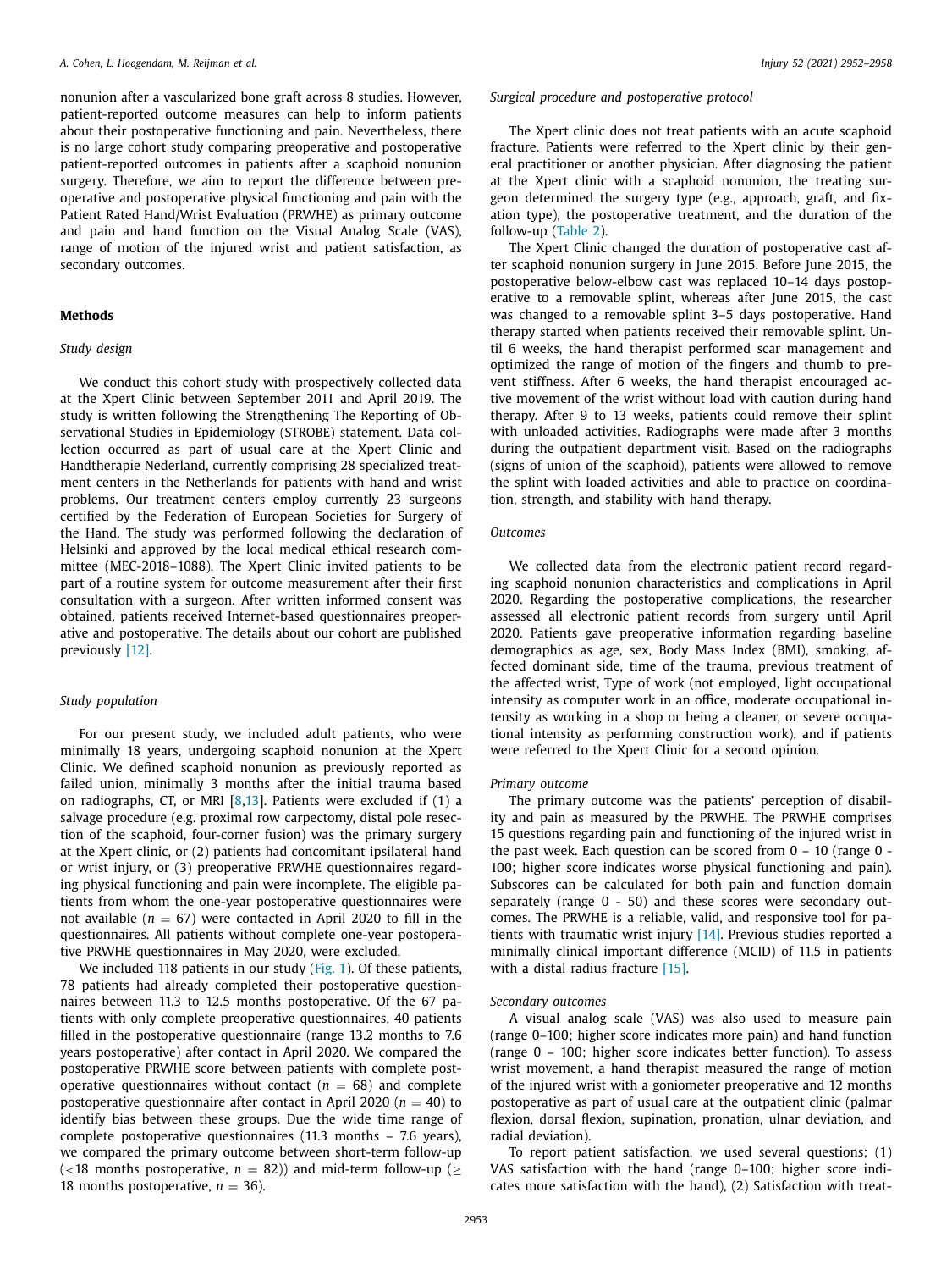<span id="page-2-0"></span>

**Fig. 1.** Study flowchart.

ment result rated on a 5-point Likert scale (options: poor, moderate, fair, good, and excellent), and (3) patients were asked if they would undergo the treatment again under similar circumstances (yes or no).

*Statistical methods*

We tested the distribution of baseline variables by the Shapiro-Wilk test. The mean with ranges for normally distributed variables were reported and the median with interquartile ranges (IQR) for not normally distributed variables. A sensitivity analysis was performed to clarify if data are missing at random. When data were normally distributed, a *t*-test was performed. The Mann-Whitney U test or Wilcoxon one-sample test were used when data were not normally distributed. Categorical variables were analyzed with a Chi2 test.

# **Results**

icant.

In our study 118 patients, mainly male patients (92%) with a median age of 25 years [IQR 21 – 32], completed both the preoperative and postoperative PRWHE questionnaire. There were no significant differences in baseline characteristics between patients who completed both the preoperative and postoperative PRWHE questionnaire and patients that only completed the preoperative PRWHE questionnaire [\(Table](#page-3-0) 1). Of the included patients, the hand therapist measured in 48 patients the range of motion of the injured wrist preoperative and postoperative. The baseline characteristics of these patients were not different from those of whom

We used R statistical computing, version 1.2.5001 for all analyses. A p-value smaller than 0.05 was considered statistically signif-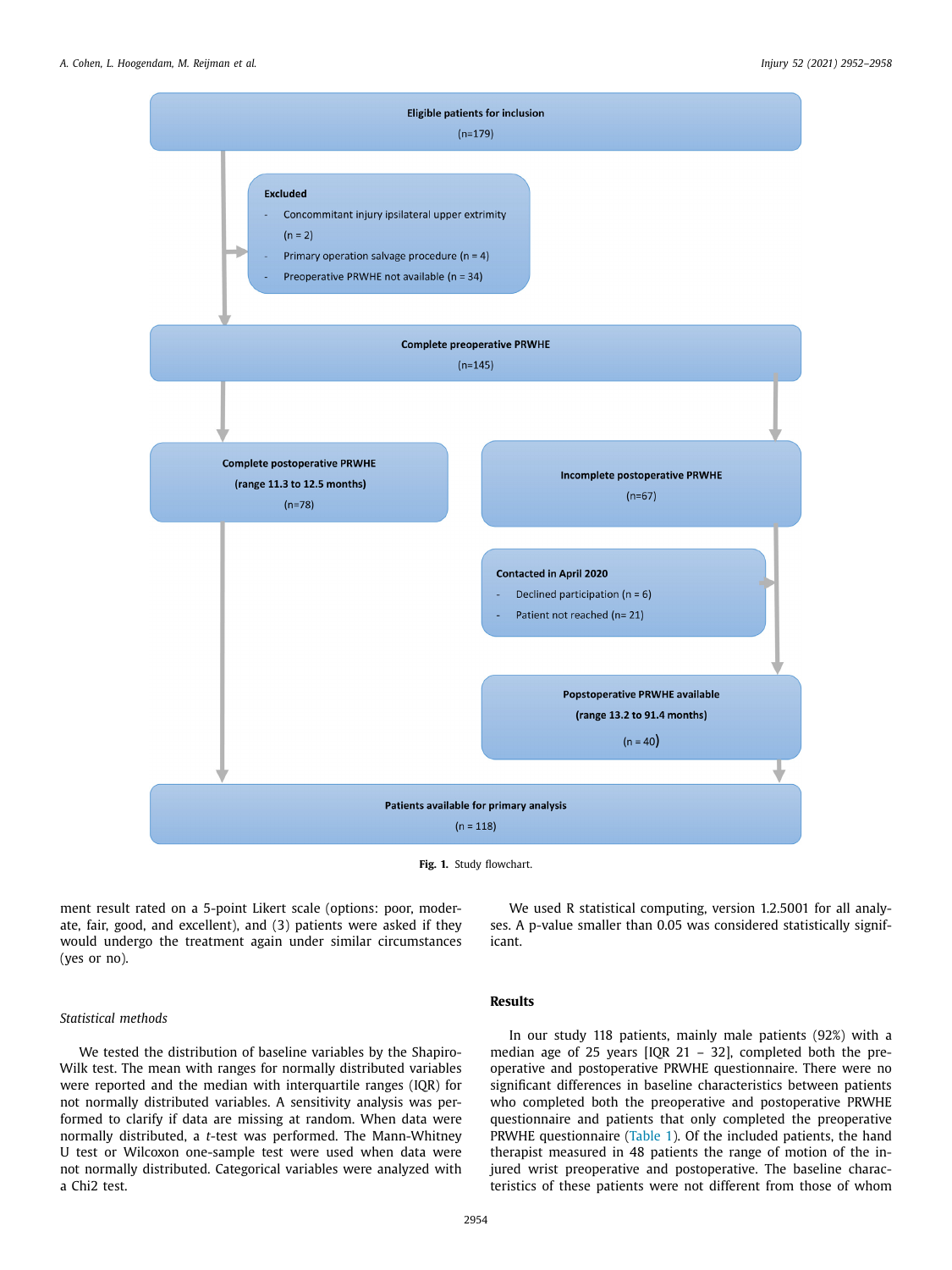#### <span id="page-3-0"></span>**Table 1**

Baseline characteristics of patients with and without available postoperative PRWHE.

| Characteristics                        | Preoperative and postoperative PRWHE( $n = 118$ ) | Only Preoperative PRWHE( $n = 27$ ) | p-value |
|----------------------------------------|---------------------------------------------------|-------------------------------------|---------|
| Age, median [IQR]                      | $25$ [21-32]                                      | $29$ [26 - 40]                      | 0.160   |
| Male sex, $\%$ (n)                     | 91% (107)                                         | 92% (25)                            | 1.000   |
| BMI, median [IQR]                      | 24 [22 - 25] $^{\circ}$                           | $25$ [23 - 26] <sup>%</sup>         | 0.282   |
| Smoking, $\frac{8}{2}$ (n)             | $25\%$ (24) $\frac{1}{2}$                         | $35\%$ (7) $*$                      | 0.487   |
| Second Opinion,% (n)                   | 41% (48)                                          | 48% (13)                            | 0.622   |
| Dominant side treated,% (n)            | 42% (50)                                          | 56% (15)                            | 0.304   |
| Type of Work,% (n)                     |                                                   |                                     | 0.662   |
| Unemployed                             | 22% (26)                                          | $22\%$ (6)                          |         |
| Light physical labor                   | 30% (35)                                          | $19\%$ (5)                          |         |
| Moderate physical labor                | 23% (27)                                          | $26\%$ (7)                          |         |
| Heavy physical labor                   | 25% (30)                                          | $33\%$ (9)                          |         |
| Preoperative PRWHE score, median [IQR] | $47$ [27 - 63]                                    | $40$ [30 - 52]                      | 0.233   |

PRWHE: Patient Rated Wrist/Hand Evaluation. BMI: Body Mass Index. ^  $n = 88$ .<sup>%</sup>  $n = 16$ .  $\frac{5}{n} = 98$ . \*  $n = 20$ .

## **Table 2**

Preoperative and postoperative clinical characteristics and complication rates of included patients.

| Preoperative and postoperative details       | Included patients( $n = 118$ ) |  |  |  |  |
|----------------------------------------------|--------------------------------|--|--|--|--|
| Duration of symptoms in months, median (IQR) | 13 [6 - 29] $^{\infty}$        |  |  |  |  |
| Location nonunion,% (n)                      |                                |  |  |  |  |
| Distal                                       | 11% (13)                       |  |  |  |  |
| Waist                                        | 49% (58)                       |  |  |  |  |
| Proximal                                     | 39% (46)                       |  |  |  |  |
| Double fracture (Proximal and Waist)         | $1\%$ (1)                      |  |  |  |  |
| Treated before for scaphoid fracture,% (n)   |                                |  |  |  |  |
| Conservative                                 | 24% (28)                       |  |  |  |  |
| Operative                                    | $6\%$ (7)                      |  |  |  |  |
| Not treated before                           | 70% (83)                       |  |  |  |  |
| Operated before for scaphoid nonunion,% (n)  | $9\%$ (11)                     |  |  |  |  |
| Bonegraft,% (n)                              |                                |  |  |  |  |
| Non-vascularized bone graft                  | 76% (90)                       |  |  |  |  |
| Vascularized bone graft                      | 16% (19)                       |  |  |  |  |
| No graft used                                | 8% (9)                         |  |  |  |  |
| Transplant origin,% (n)                      |                                |  |  |  |  |
| Distal Radius                                | 98% (108)                      |  |  |  |  |
| Iliac Crest                                  | $1\%$ $(1)$                    |  |  |  |  |
| Distal Radius and Iliac Crest                | $1\%$ $(1)$                    |  |  |  |  |
| Fixation type,% (n)                          |                                |  |  |  |  |
| Screw fixation                               | 95% (112)                      |  |  |  |  |
| K-wire fixation                              | $2.5\%$ (3)                    |  |  |  |  |
| No fixation                                  | $2.5\%$ (3)                    |  |  |  |  |
| Postoperative Complications,% (n)            |                                |  |  |  |  |
| Avulsion scaphoid                            | $2\%$ (2)                      |  |  |  |  |
| Screw protrusion through the cartilage       | $5\%$ (6)                      |  |  |  |  |
| Flexor carpi radialis tendinitis             | $1\%$ (1)                      |  |  |  |  |
| Extensor carpi radialis longus tendinitis    | $1\%$ $(1)$                    |  |  |  |  |
| Ouervain's Disease                           | $1\%$ $(1)$                    |  |  |  |  |
| Scar problems                                | $1\%$ $(1)$                    |  |  |  |  |
| Carpal tunnel syndrome                       | $1\%$ $(1)$                    |  |  |  |  |
| Reoperation,% (n)                            |                                |  |  |  |  |
| Screw removal                                | $5\%$ (6)                      |  |  |  |  |
| Revision Surgery                             | $3\%$ (4)                      |  |  |  |  |
| Salvage Procedure                            | 4% (5)                         |  |  |  |  |

 $∞ n = 114$ .

range of motion was only preoperative measured  $(n = 62)$  (Supplementary Table 1).

#### *Details of the surgery and postoperative complications*

Patients were surgically treated after a median time of 13 [IQR 6 – 29] months after the trauma, but one patient even presented 30 years after the trauma (Table 2). Screw fixation was used in most patients (95%) with a bone graft (92%) from mainly the distal radius (98%). The screw was postoperatively removed in 6 patients due to protrusion through the cartilage.

Postoperatively, 4 patients needed revision surgery (vascularized bone graft after initial non-vascularized bone graft in 3 patients, and olecranon graft in 1 patient after vascularized bone graft). The revision surgery was performed between 3 and 19 months after the primary surgery at the Xpert clinic. A salvage procedure was performed in five other included patients between 5 and 50 months after their nonunion surgery (proximal row carpectomy with radial styloidectomy, distal pole resection of the scaphoid with radial styloidectomy or four-corner fusion).

### *Pain and physical functioning*

The median PRWHE score improved significantly from 47 [IQR 27 - 62] preoperative to 11 [IQR 5 - 23] postoperative  $(p<0.001)$ [\(Fig.](#page-4-0) 2). Ninety patients (76%) reached the MCID by improving at least 11.5 points on the PRWHE score from preoperative to postoperative. Worse postoperative PRWHE scores were seen in 14 patients, from whom 5 patients showed a worse score exceeding the MCID of 11.5 points.

The PRWHE score did not differ significantly ( $p = 0.259$ ) between patients with complete postoperative questionnaires without contact (median 12 [6 - 26]) and patients with complete postoperative questionnaires after contact in April 2020 (median 11 [\[3](#page-6-0) – [18\]](#page-6-0)). We compared the median PRWHE scores of the 82 patients with short-term follow-up (11  $[5 - 24]$  $[5 - 24]$  $[5 - 24]$ ) to the 36 patients with mid-term follow-up (11 [\[7](#page-6-0) - [19\]](#page-6-0)) and found no significant difference regarding PRWHE scores either ( $p = 0.378$ ).

When we evaluated the subscales pain and disability of the PRWHE separately, the median PRWHE pain score improved significantly  $(p<0.001)$  from preoperative 27 [IOR 18 – 33] to postoperative 8 [IQR 3.3 – 15.8]. Patients also report a significant decrease from preoperative to postoperative pain at rest and pain at activity on the VAS [\(Table](#page-4-0) 3).

The median PRWHE disability score improved from 19 [IQR 9 – 31] preoperative to 3  $[1 - 9]$  $[1 - 9]$  $[1 - 9]$  postoperative. Patients also rated a significant improvement in postoperative hand function on the VAS. There was no difference between the preoperative and postoperative range of motion of the affected wrist in the included patients [\(Table](#page-4-0) 3).

#### *Satisfaction*

We found a significant improvement in satisfaction with the hand on the VAS from 23  $[10 - 44]$  preoperative to 83  $[69 - 93]$ postoperative [\(Fig.](#page-5-0) 3A). Of the 116 patients that responded to the satisfaction with treatment results questions, 69% reported either good or excellent satisfaction [\(Fig.](#page-5-0) 3B) and 86% would undergo the treatment again.

# **Discussion**

Since all patients with a scaphoid nonunion are generally treated surgically to prevent progressive osteoarthritis  $[16]$ , it is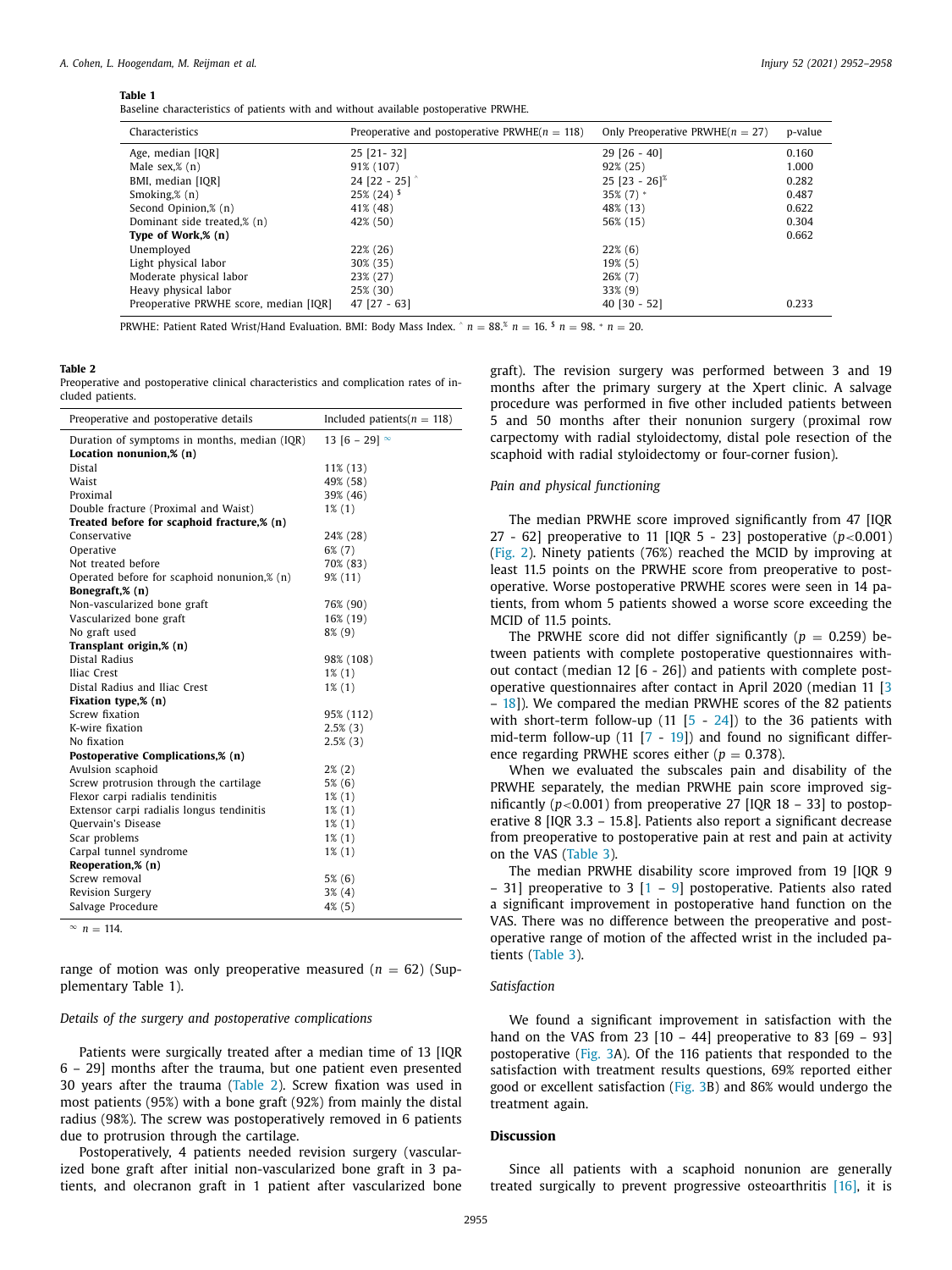<span id="page-4-0"></span>

**Fig. 2.** A-C. Boxplots demonstrating the preoperative (left) and postoperative (right) (A) PRWHE total score, (B) PRWHE subdomain Disability score, (C) PRWHE subdomain Pain score. A significant improvement from preoperatively to postoperative  $(p<0.001)$  is seen in figures A-C. The horizontal line represents the median, the boxes the first and the third quartile and the dots represent outliers; PRWHE: Patient Rated Wrist/Hand Evaluation.

**Table 3**

Secondary outcomes regarding physical functioning, pain, and wrist movement.

| Outcomes                                    | Preoperative           | 12 months              | p-value    |
|---------------------------------------------|------------------------|------------------------|------------|
| VAS Pain at rest, median [IQR])             | $16$ [2 - 38]          | $1 [0 - 10]$           | ${<}0.001$ |
| VAS pain at activity, median [IQR]          | 65 $[42 - 77]$         | $15 [2 - 34]$          | ${<}0.001$ |
| VAS Function, median [IQR]                  | $48$ [28 - 74]         | $86$ [73 - 94]         | ${<}0.001$ |
| Injured wrist range of motion, median [IQR] |                        |                        |            |
| Palmar flexion                              | $66^{\circ}$ [50 - 74] | $62^{\circ}$ [52 - 71] | 0.943      |
| Dorsal flexion                              | $58^{\circ}$ [50 - 66] | $60^{\circ}$ [51 - 70] | 0.069      |
| Radial deviation                            | $16^{\circ}$ [11 - 19] | $16^{\circ}$ [10 - 20] | 0.852      |
| Ulnar deviation                             | $30^{\circ}$ [22 - 32] | $28^{\circ}$ [22 - 35] | 0.587      |
| Supination                                  | $85^{\circ}$ [75 - 90] | $83^{\circ}$ [80 - 90] | 0.961      |
| Pronation                                   | $80^{\circ}$ [75 - 82] | $80^{\circ}$ [76 - 83] | 0.600      |

VAS: Visual analog scale questions were reported by 114 patients. Physical examination was performed in 48 patients.

important to set their postoperative expectations with information on postoperative physical functioning and pain. Therefore, we present a large cohort study of 118 patients with prospectively collected data of patient-reported physical functioning and pain after a scaphoid nonunion surgery.

Our study showed that physical functioning and pain improved significantly in patients who underwent scaphoid nonunion surgery. Of all operated patients, 76% reached a clinically relevant improvement on the Patient Rated Hand/Wrist Evaluation (PRWHE) score. This finding is consistent with the results on the VAS pain and VAS hand function in our study, since a significant improvement was seen on these scales as well. Our findings are also in line with previous studies reporting on patient-reported outcomes after scaphoid nonunion surgery. The review by Alluri et al. [\[11\]](#page-6-0) reported that across 4 studies with a total of 69 patients, the Disabilities of the Arm, Should and Hand (DASH) score improved significantly after surgery with the use of a vascularized bone graft. Good postoperative results on the Quick-DASH after a non-vascularized bone graft were reported by Goyal et al. [\[17\]](#page-6-0) in 100 patients after 3 years of follow-up. They also reported that 76% of the patients after a non-vascularized bone graft from the distal radius, had good to excellent postoperative functional results on the Modified Mayo Wrist Score (MMWS) [\[18\].](#page-6-0)

Most of our patients (69%) reported excellent or good satisfaction with the treatment result and even 86% would undergo the treatment again under the same circumstances. On the VAS satisfaction with the hand, a significant postoperative improvement was seen as well. It implies that most patients are satisfied after scaphoid nonunion surgery. This is in line with the results on patient-reported satisfaction after a vascularized bone graft from Alluri et al. [\[11\].](#page-6-0) They reported that, across 5 studies with a total of 166 patients, 92% of the patients were satisfied with the results of the procedure.

We included patients with different types of scaphoid nonunions and different types of scaphoid nonunion surgery were performed. Therefore, we have heterogeneity of patients with a scaphoid nonunion, which allows our results to be generalizable to daily practice. Since there is no standardized protocol to determine how each patient with a scaphoid nonunion should be treated, our hand surgeons determined which surgery was performed on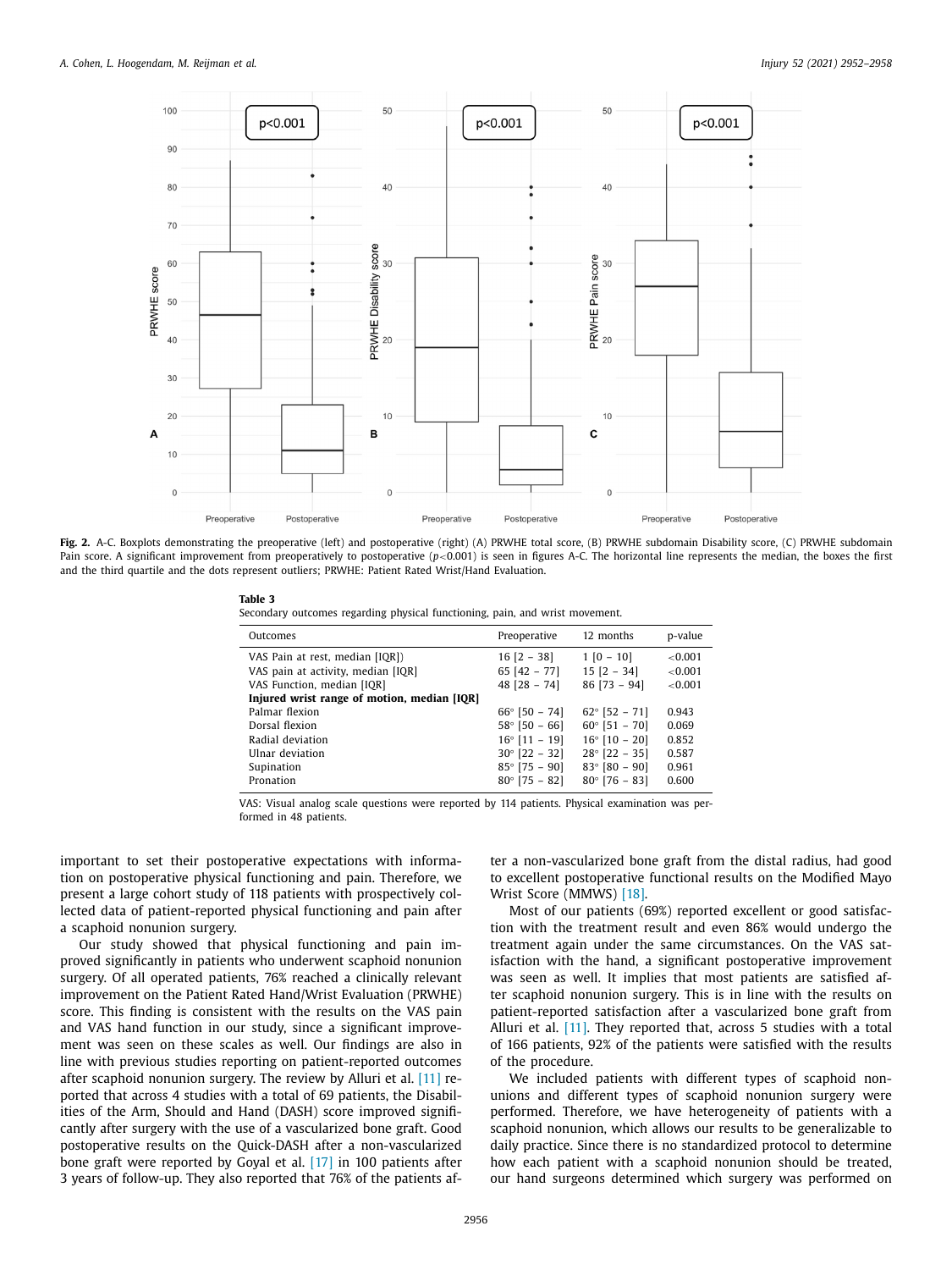<span id="page-5-0"></span>

Fig. 3. A-B. Patient satisfaction outcomes. (A) A significant difference was seen from preoperative (0) to 12 months postoperative on the VAS Satisfaction with the hand. The horizontal line represents the median. The dots represent outliers. (B) Distribution of the percentage of patients on level of satisfaction with the treatment results. VAS: Visual Analog Scale.

each patient. This might influence the clinical outcome, but it corresponds to daily practice as well. This allows us to evaluate the current surgical strategies used in this group of hand surgeons.

In our cohort, a non-vascularized bone graft from the distal radius with Herbert screw fixation was used in most patients. This is in line with the literature regarding scaphoid nonunion surgery. Bone grafting and screw fixation show good results for the treat-ment of scaphoid nonunion [\[19\].](#page-6-0) A bone graft from the distal radius has less donor site morbidity than a bone graft that was harvested from the iliac crest [\[17\].](#page-6-0)

Our study has some strengths and limitations. Concerning limitations, we used prospectively collected data in our study, which are routine outcome measurements as part of usual care. The downside of this data might be that patients are less willing to answer questionnaires and return for follow-up measurements. To reduce the loss of follow-up of patients in our study, we contacted all patients with complete preoperative PRWHE questionnaires, but incomplete postoperative questionnaires ( $n = 67$ ), to fill in the postoperative questionnaires in April 2020. Eventually, 118 patients were included in our study. We performed a sensitivity analysis and found no difference in baseline characteristics between the patients with and without a complete postoperative PRWHE questionnaire. Therefore, we believe our data regarding our primary outcome is missing at random. Additionally, the PRWHE score did not differ between patients that completed the questionnaires without contact ( $n = 78$ ) and patients that completed the questionnaires after contact in April 2020 ( $n = 40$ ). This might imply there is no selection bias between patients that completed questionnaires with and without contact.

The postoperative questionnaires were completed between 11.3 months and 7.6 years postoperative. Of the 118 included patients, 69% responded to the questionnaire within 18 months (short-term follow-up) and 31% responded after 18 months (mid-term followup). We found no difference in median PRWHE score between

patients with short-term follow-up and patients with mid-term follow-up. This implies that patients remain satisfied even after longer follow-up. This is in line with Malizos et al. [\[18\]](#page-6-0) who reported good postoperative scores on the MMWS after at least 5 years follow up and Deacke et al. [\[20\]](#page-6-0) who reported a good function on the DASH score after more than 10 years follow up in 50 patients.

Most studies regarding scaphoid nonunion focused on postoperative union since a scaphoid nonunion surgery is performed to achieve union and prevent progressive osteoarthritis. Defining union following nonunion surgery is difficult and the review by Ferguson et al. [\[8\]](#page-6-0) reported eight different definitions used by 50 studies to determine postoperative union based on either radiographs, CT, MRI or clinical signs. Based on their findings, they suggest MRI, CT or scaphoid view radiographs minimally 6 months postoperative to determine postoperative union. Since the protocol of the Xpert clinic suggested postoperative radiographs after 3 months, we do not have imaging after 6 months and cannot report postoperative union.

It is known that postoperative union is not achieved in all patients, and osteoarthritis is not prevented in all patients [\[8,18,](#page-6-0)20- 22]. The health care is shifting towards [patient-centered](#page-6-0) care and postoperative union provides information about postoperative outcomes, but does not consider the daily experience of a patient. Patient reported outcome measures are valuable tools to gather information about patient's physical functioning, ability to resume normal activities or amount of pain [\[14\].](#page-6-0) These information on patient perspective and experience are important to enhance shared decision making [\[23,24\]](#page-6-0). Therefore, we focused in the present study on patient-reported physical functioning and pain.

Another strength of our study is the use of PRWHE as our primary outcome in this large cohort, to report physical functioning and pain. The PWRHE is a reliable and valid tool for patientreported disability in patients with hand-wrist trauma [\[14\].](#page-6-0) Pre